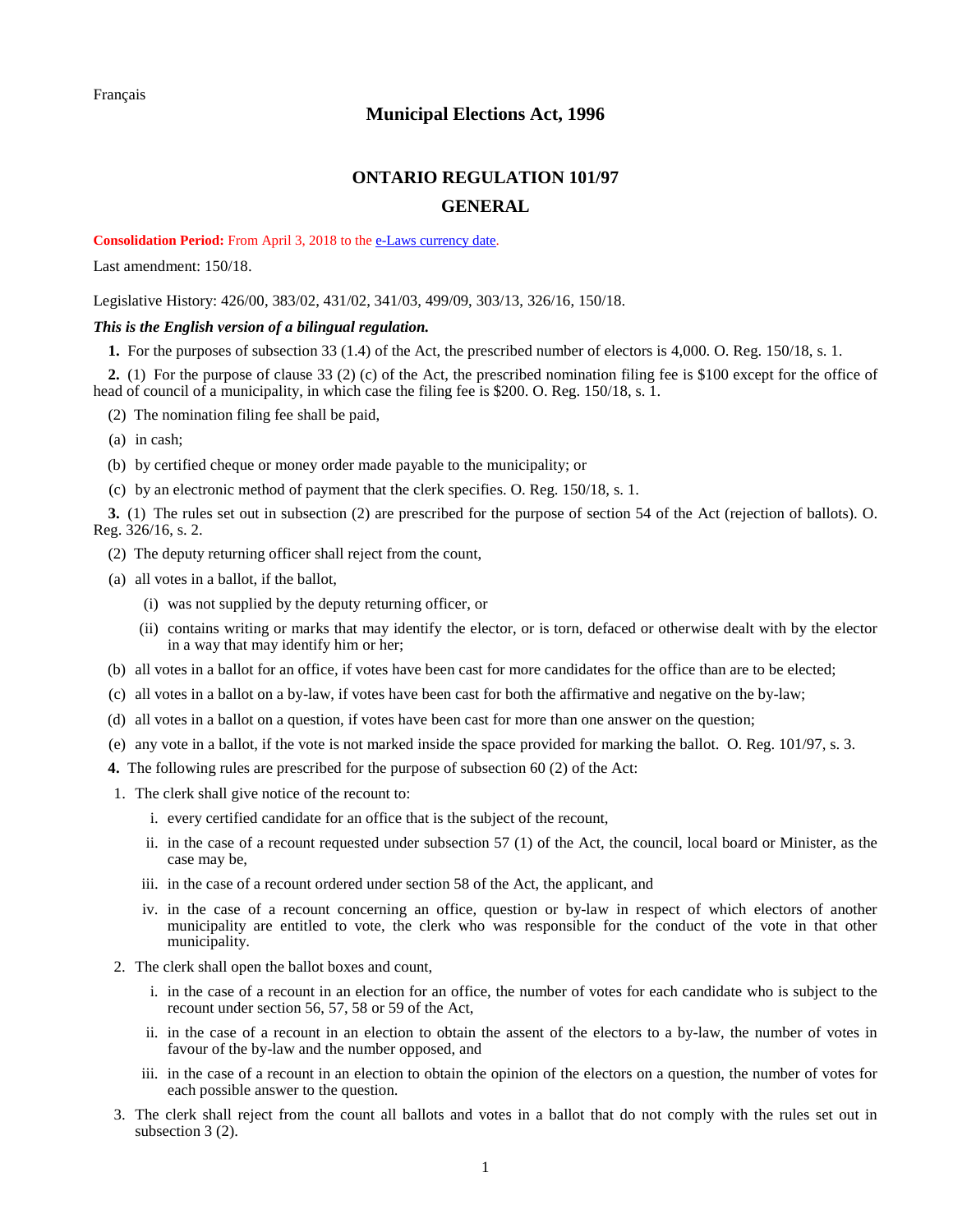- 4. The clerk may conduct the recount by adding the votes from the statements of results prepared by the deputy returning officers under subsection 55 (1) of the Act, rather than by following rules 2 and 3, if a recount under those rules is waived by,
	- i. each candidate subject to the recount under section 56, 57, 58 or 59 of the Act who is present, in the case of a recount in an election for office,
	- ii. the council that submitted the by-law, in the case of a recount in an election to obtain the assent of the electors to a by-law,
	- iii. the Minister, council or local board that submitted the question, in the case of a recount in an election to obtain the opinion of the electors on a question, and
	- iv. the applicant, if he or she is present, in the case of a recount ordered under section 58 of the Act. O. Reg. 101/97, s. 4.
- **5.** The following formulas are prescribed for the purpose of subsection 88.20 (6) of the Act (maximum amount):
- 1. In the case of a candidate for the office of head of council of a municipality, the amount shall be calculated by adding together \$7,500 plus 85 cents for each elector entitled to vote for the office.
- 2. In the case of a candidate for another office, the amount shall be calculated by adding together \$5,000 plus 85 cents for each elector entitled to vote for the office.
- 3. REVOKED: O. Reg. 326/16, s. 3 (2).

O. Reg. 101/97, s. 5; O. Reg. 426/00, s. 1; O. Reg. 383/02, s. 2; O. Reg. 499/09, s. 1; O. Reg. 326/16, s. 3.

**5.1** REVOKED: O. Reg. 150/18, s. 2.

**6.** The following formulas are prescribed for the purpose of subsection 88.20 (9) of the Act (maximum amount for parties, etc., after voting day):

- 1. In the case of a candidate for the office of head of council of a municipality, the amount shall be calculated as 10 per cent of the amount calculated under paragraph 1 of section 5.
- 2. In the case of a candidate for another office, the amount shall be calculated as 10 per cent of the amount calculated under paragraph 2 of section 5. O. Reg. 150/18, s. 2.

**7.** The formula prescribed for the purpose of subsection 88.21 (6) of the Act (registered third parties' expenses maximum amount) is the amount that is calculated by adding together \$5,000 plus five cents for each elector entitled to vote for the office, to a maximum of \$25,000. O. Reg. 150/18, s. 2.

**8.** The formula prescribed for the purpose of subsection 88.21 (9) of the Act (registered third parties' expenses maximum amount for parties, etc., after voting day) is the amount that is calculated as ten percent of the amount calculated under section 7, to a maximum of \$2,500. O. Reg. 150/18, s. 2.

**9.** For the purpose of clause 88 (11) (b) of the Act, the following methods of making a voters' list prepared under the Act available to the public are prescribed:

1. Posting on an Internet website.

2. Any other print or electronic medium of mass communication. O. Reg. 150/18, s. 2.

**10.** (1) The forms set out in Table 1 are prescribed as required forms for the purposes indicated in that Table. O. Reg. 150/18, s. 2.

(2) The forms prescribed by subsection (1) are the forms that are available on the website of the Government of Ontario Central Forms Repository under the listing for the Ministry of Municipal Affairs. O. Reg. 150/18, s. 2.

| <b>FORMS</b>                 |                                                         |          |                                                                                                                                            |  |
|------------------------------|---------------------------------------------------------|----------|--------------------------------------------------------------------------------------------------------------------------------------------|--|
| $\overline{\text{Column}}$ 1 | Column 2                                                | Column 3 | Column 4                                                                                                                                   |  |
| Form                         | Title                                                   | Date     | Purpose for which form is used                                                                                                             |  |
|                              | <b>Nomination Paper</b>                                 | 2018/04  | a nomination under sections 33 and 35 of the Act                                                                                           |  |
| $\frac{2}{3}$                | <b>Endorsement of Nomination</b>                        | 2018/04  | an endorsement of a nomination under section 33 of the Act                                                                                 |  |
|                              | <b>Appointment for Voting Proxy</b>                     | 2018/04  | an appointment of a voting proxy, declaration of voting proxy, clerk's<br>certificate and oath of voting proxy under section 44 of the Act |  |
| $\overline{4}$               | Financial Statement — Auditor's<br>$Report$ — Candidate | 2018/04  | a consolidated financial statement and auditor's report under section<br>$88.25$ of the Act                                                |  |
| $\overline{5}$               | Financial Statement — Subsequent<br><b>Expenses</b>     | 2018/04  | a financial statement under section 88.32 of the Act for subsequent<br>expenses after the return of a surplus                              |  |
| <u>6</u>                     | Notice of Extension of Campaign<br>Period               | 2018/04  | a notice of extension of campaign period under sections 88.24 and 88.28<br>of the Act                                                      |  |
| $\overline{7}$               | Notice of Registration — Third Party                    | 2018/04  | a notice of registration filed under section 88.6 of the Act by a third                                                                    |  |

TABLE 1